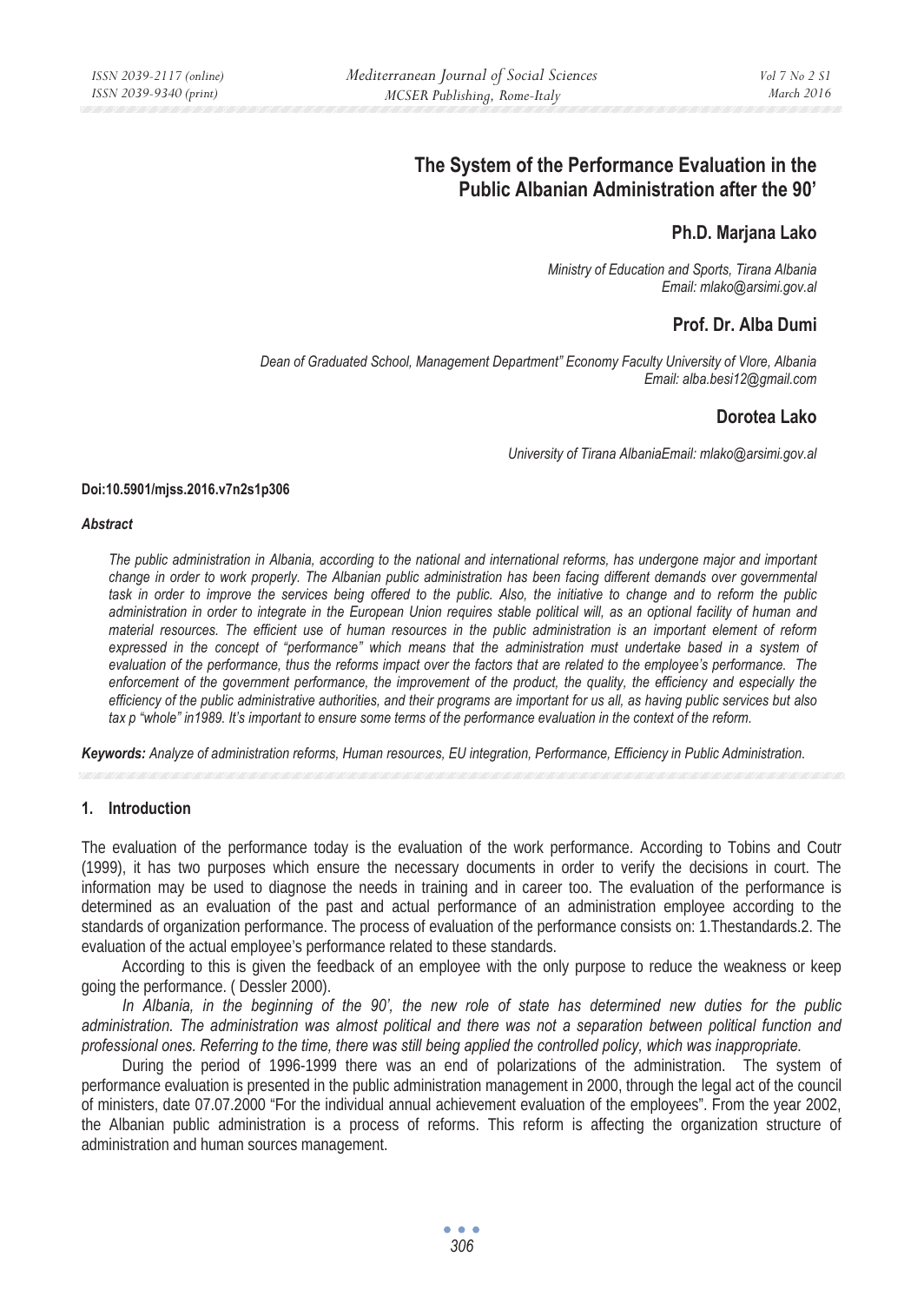### *1.1 The purpose of the study*

With DAP, it has been created the Public Administration Training Institute to answer the needs, circumstances giving so opportunities for challenges that were ahead of the public administration. The evaluation of the employees consisted into phases below:

- The first evaluation ( Primary data & Secondary data)
- The last evaluation (ESPS method & Statistical method)

#### *1.1.1 Publicadministration in Albania.*

During the period of 1992-1999, there was an end of political influence in administration has undertook the first steps of evaluation based on merit. There was a separation between political functioning and professional ones, which were thought the career system worked for it. This was approved on date 11.11.1999 by law no. 8549 "For civil service in Albanian Republic," the decision of the council of ministers on date 16.09.96 "For the ethical rules in civil service". "The status of the employee", law no. 8549 by the decisions of the council of ministers is done by the only purpose to adapt to the new development of human resources and starting to implement a whole new system, different from the one existing.

**Hypothesis: 1.**The first one was completed directly from the director of the employee and there were included: the ability to learn, the precision of understanding and accomplishment of their duties, loyalty, capable to find a solution, of observation, of judgment and the ability to communicate, the ability to work in a group, the ability to organize, the ability to embrace other's opinion etc.

**Hypothesis: 2.** The scale of abilities evaluation was: low to normal and high to very high. These abilities of evaluation elements were subjective related to their character and personality.

**Hypothesis: 3.** Apart of the subjective elements of the evaluation was also based on objective, related to the quality of work, the work results and professional knowledge. With all the efforts to avoid the subjective elements there wasn't a correct evaluation yet.

The final evaluation, which was completed by the head of the institution, included the general evaluation with points, the general evaluation in words, proposals for further qualifications based on the evaluations, and also the head of the institution giving ideas of a different leveled job. The scales of this evaluation were: especially well, well, enough, not well, inappropriate.

#### *1.2 Albanian reforms and public administration standards*

In 1998, the ministers concluded that the most important of intervention for the modernization of the public administration directions were:

- 1. A better improvement through laws and norms.
- 2. The use of the public services standards for the society
- 3. Full usage of electronic systems.
- 4. Placing the competition system in accomplishing the duties.
- 5. The forming and functioning of the public officials.

On the other side, these elements would serve to create a public administration based on the standards, which should have been the real goal fulfilled for the integration into the European Union.

- The state role
- The relationships of the government with community

*First*, the role of the state means passing not only from a state that offers services, but into a state which regulates and guarantees services within the management strategies and economical judgments against the logic of autocratic structures, aiming the satisfactions of the society.

**Second,** through liberalization is made the orientation of services which can be offered in the system of competition and assuring the standards of services for the civil people. While being involved in decision making is achieved an effective analysis of community needs or creating adaptive communication capacities.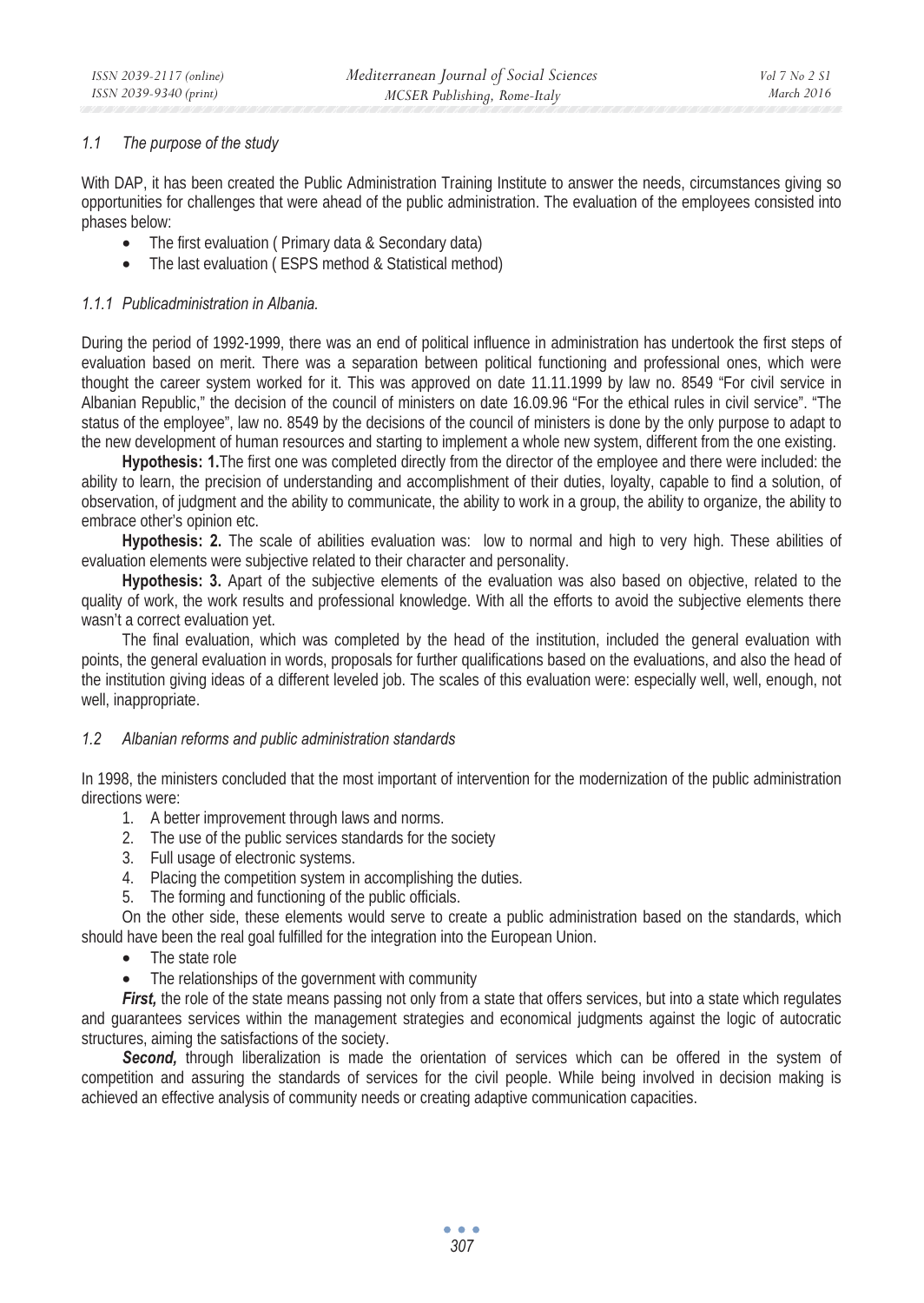### **2. Literature Review And Hypotheses**

These conditions gave a real change and are adapting the institutional structures with the new dynamic and effective state role. Based on what we said, the reform in AP has started since 1999 with the approval from the government, which was "*The Institutional Strategy"* and public administration reform. The first step was checking the function of the minister's council and the most important ministries in the field of preparing the reforms. Furthermore, this reform has been enriched with new legal elements, improvements of the existing legal office, which aim a civil service, professional and stable one. (*Dumi A, 2015, pg 146)* 

The structural reform includes (1) re-observation and revaluation of the state role in relationship with them, (2) reobservation of the institutional role aiming to avoid the functions that can come from the private sector, (3) reobservations of the evaluation of the results achieved, orientation of the client, the strategy of management accomplishment as a base in every ministry activity.

### *2.1 Research Goal*

Referring to the reforms and latest developments, the system of evaluation at this time, a time of big political change, and also starting from subjective elements based on, it had its own weakness and didn't succeed in realizing the objectives of the organization. In 2000, there was a new order from the minister's council on date 07.07.2000 "For the evaluation system of annual achievements of individual employees", there was created a possibility to start an implement of a better system in management the human sources in all the public institutions.

### Years 2000-2010

*The year 2000 made e huge quality step in human resources management, by increasing the employee's responsibility, their commitment and the work of the emperors, with the purpose of good managing of the achievements and collaboration, through enforcement and increasing the collaboration to aim the realizing of the objectives.* 

During this period in the management field of the human resources there were noticed a lot of procedurals change and hierarchical ones. There was better highline the position of the General Secretary in every minister, as an in-between position in middle of the political level and managerial one. Year 2000 was the year of this law's establishment, which proves that AP had started working according to European standards, creating this way the real base to start an integration process of Albania to the EU?

### *2.1.1 Albanian reforms and EU standards*

Disagreements and lack of well-functioning of the general secretary, in some offices were created some problematic situations in managing the human resources, coordination and their relationships with their directors etc. Through these years has been noticed an important step according to the management of human resources in all the institutions. After the process of recreation in a competitive procedure, the employee was evaluated for the work he had done, according to the procedures defined in the law, which predicted that the employee should be under the guard of an experienced employee or directly under the director.

This influenced the increase of employees awareness and responsibility in general, but also their commitment and also the director's on, who together with it had to accomplish he institution's programmed, they had t watch continuously their activity, let them knew for their achievements or failures, this way they could increase their collaboration. For the first time in 2002 were delivered the evaluation applications, aiming to help the emperors in this process.

The evaluation would be a reflection of their duties accomplishments from very institution, so could let them know their achievements. But also would promote the employees, pacification of human resources, creating a payment system, improve the organization performance etc. The clues from the performance evaluation served as an important information to judge on the effectively of selective methods, to evaluate if these methods assured the best employees choice for the organization. The evaluation identified the needs of the employee for general forming and development, assured them information for the performance which would serve as a base for improvement and further motivation.

## *2.2 Sample and Data Collections*

In annual reports made of DAP, according the employees evaluation, the biggest part of the employees this year were evaluated with 1 and 2, a small number with 3 and only one with 4. Realizing this wasn't a real evaluation process, but was subjective and with a higher financial cost. If the level of payment would have been according to the evaluation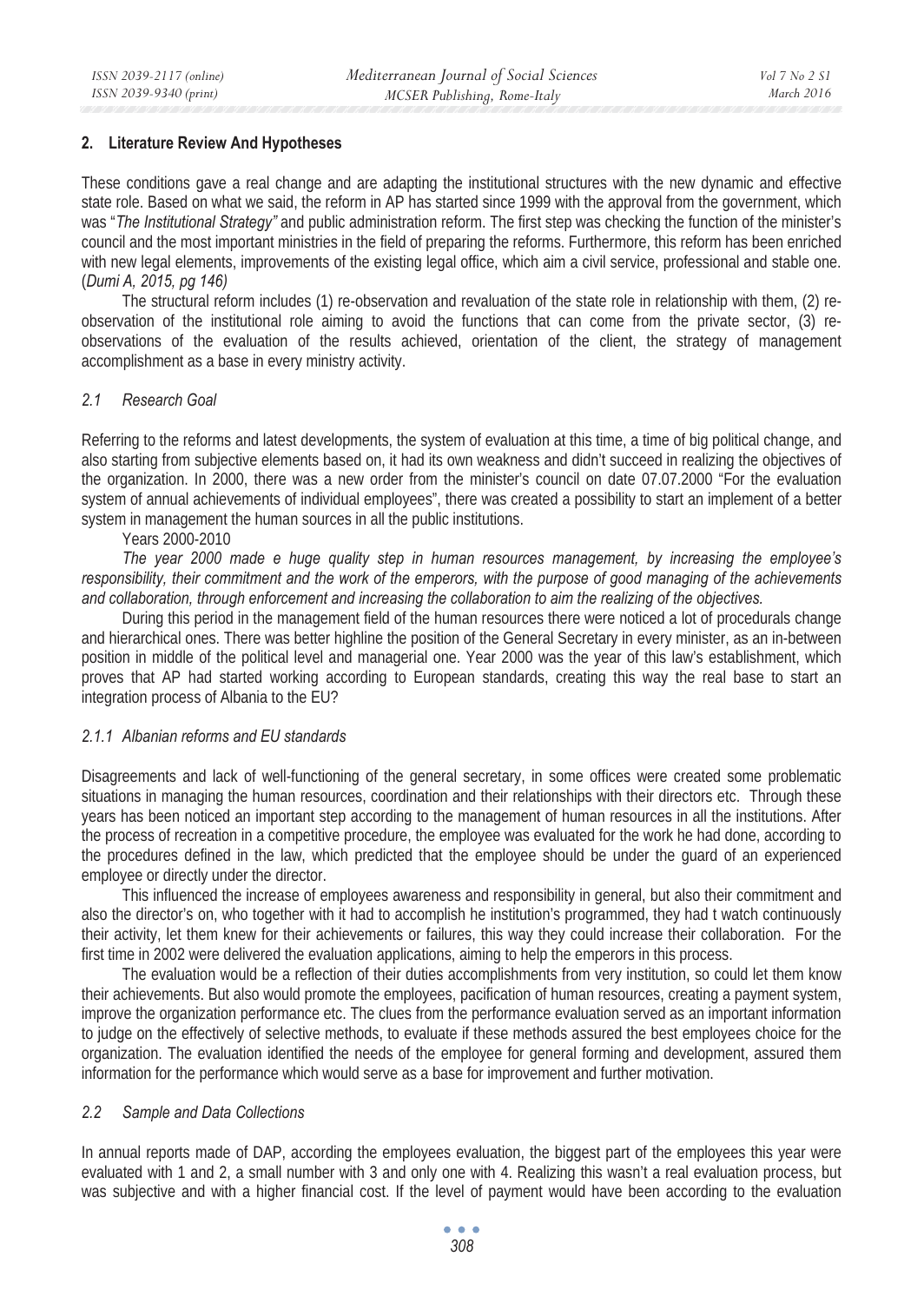system, than the payment found wouldn't be enough and more than half of the employees would have to be paid 3 times more than the monthly wage, which wouldn't reflect the reality of the public administration situation, but also wouldn't be accepted from the world experts that in their statistics admitted that 10 % of the employees must be evaluated with "very well".

From the evaluation applications gathered from the Department of Public Administration, we came to a conclusion: The process of evaluation wasn't well understood in its essentials by the emperors, who seemed to be the responsible people for the evaluation. They didn't pay the right attention. From the clues collected, resulted that there were evaluated 621 employees from 1228, which was the total number of the employees. The evaluation wasn't perceived as a measurement of the individual results but as a relationship between individuals, directories etc.

The owners were afraid to evaluate their employees because that way the entire directory would have a lower evaluation which would affect the director himself. .

By looking at these weaknesses in 2004 were made some improvements in the legislation like: "The approval of the ministries council decision no. 173 date 07.03.2003 "For the nomination, firing or discharging from the title of institutional directors''

On this legal improved base, were made the adjustments' in the system by keeping in mind: The determination of the objectives of the employee during the year

Evaluating the employee based on his achievements

The final purpose had a real evaluation of the work done.

The improvement of the legal base in 2004, accompanied with the adjustments in the system of the evaluation, made that everything would be closer to objectivity, which reflected in the indicators that are available, related to process of evaluation of the annual results.

There were decreased the evaluations with 1 (the minimal number), and had a light increase in the evaluation of 3 and a little change in that with 4 (four).

**Tab 1:** Evaluating the employee and the steps of development ( Dumi A, Lako M, IRESM 2015)



#### *2.2.1 Evaluating the employee in statistical methodology*

Within the new developments in the procedure and the need for a better understanding of the owner's role and the employee, from the charts of 2004, the process shows a step forward in the procedures and the evaluation results, by making this new practice to start being a part of the administrative tradition in the public administration. Within the step made to this process, in 2004-2006 we don't have the expected results, when more than 94 % (2004), 95% (2005), 93% (2006) of the employees were evaluated with "well" and "very well".

This result showed that the evaluation wasn't made properly, was very subjective and didn't face the reality. Not realizing in time the process of evaluation, there also influenced the change of the employees responsible for the process management, new nominations, especially in higher posts, etc.

When a big part of the objectives were high lined as not accomplished, it's hard to understand how the employees could be evaluated in these levels. As an illustration we are speaking out loud the definition of the level "very well", as it is defined in the legislation of the civil service. "Themaintenances in work it's visibly higher than the level expected. The work achievement has over passed what has been required in the main fields of the activities. The world statistics show that 10% of the employees must be evaluated with 1 (very well).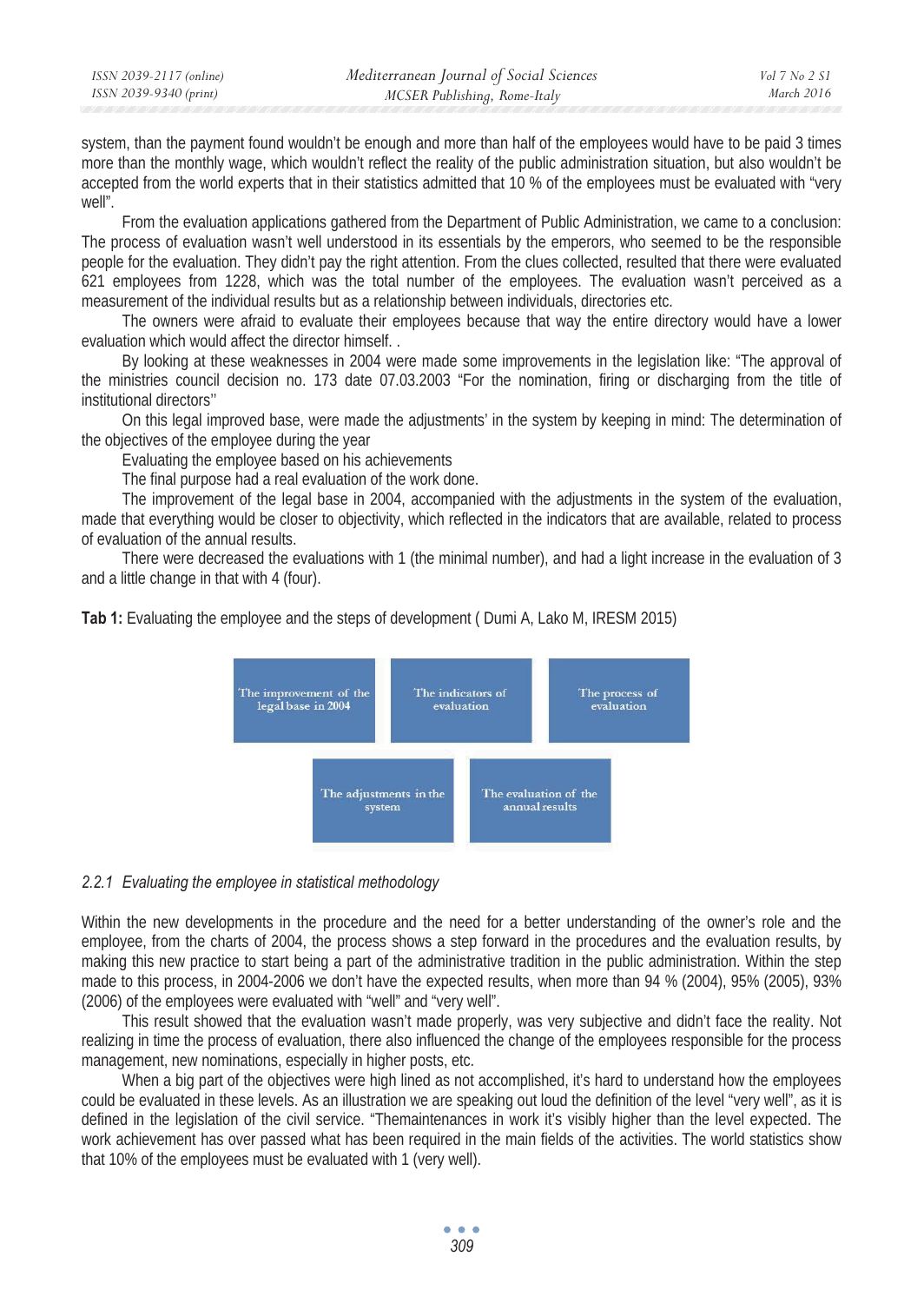#### *2.2.2 The problem of evaluation of the results*

The problem of evaluation of the results caused disturbances, not only because the process wasn't well understood and wasn't serving for the right purposes which it was made, but also because it had a refractory standing from the institutions related to this process. In the trainings organized by DAP, the main employees that should have taken part in this process weren't present in all the cases, but there also went employees that had nothing to do with the process. On the other hand, this results show the weaknesses of the process of the programming of the objectives in an institution, after the lack of the clear objectives for every directory, makes that the evaluation in the end of the year to be hard to make, because there are missing the basics of comparison. In the accordance that the Albanian government made with the World Bank they agreed that for the next 2 years, the evaluations of 1 and two will decrease to 10%.

To make this happen and make the system more effective in 2006 DAP, predicted some change in the evaluation law, with the purpose to the essential improvement of the management system, of the performance, by increasing the objectivity in the evaluation of the employees. The improvement of the process of recruiting the employees, to make possible the attraction of the most efficient employees, by decreasing at the same time the phenomenon of subjectivity in the process of competition.

The increasing of public's administration's activity for the Albanian students graduated abroad, with the only purpose to attract new experiences.

*The evaluation of the maintenances was based on the achievements of the objectives for every work place and the most important abilities to do the work. The general evaluation was made in four levels which were: Very well, well, enough, and not enough. The evaluation was made from the director, but in special cases, the procedure was selected from the collaboration with the Staff Directory of the institution with the department of the public administration. The evaluation of the performance in the beginning didn't represent the realization of work objectives and the annual individual achievements. Generally, there was a domination of highly positive work evaluations.* To avoid the problems mentioned there were developed techniques to improve the process and evaluation procedures by enlarging new concepts related to this.

### *2.2.3 The purpose of analyze*

The purpose was to be ensured a noticeable connection between the highlighted objectives and the performance evaluation, by realizing them, objectives that had to be followed by accordance between the director and employee. For this, the public department of administration prepared a manual, which made this connection real. The determination of the objectives in a sartorial level and furthermore, individual one, was made in function of realizing the mission of the institution, which looked for a continuousministration from the directors.

As the determination of the objectives was concerted as a process based on consensus and collaborationbetween the directors and employees, in the manual was suggested the SMART method, according to which the objectives should be specified measureable, realistic (realizable in time and possibilities)

*Considering the problematic situation noticed in this process, during the year 2007, to be helpful to the institutions, DAP proposed some change in the actual law of the individual performance evaluations at work. There were made changes in the system of evaluation, the law changed and the evaluation was made in 4 levels, where the 3 first ones are paid in monetary value. This evacuation system still exists nowadays in all the public administration institutions. According to the payment, this system doesn't work because it has changed again.* 

The general evaluation was made in four work maintained levels: "Very well", "Well",' Pleasant", "Not enough". The first ones were positive evaluations, which were directly connected to the procedure of confirmation by the end of the trial, of parallel moving and promotion. The evaluation was made by the emperor.

In the law no.8549 date 11.11.1999 "The status of the civil employee" is highlighted that "The evaluation of the annual achievements is a complex process, which, if not made right, it has the risk to become a subjective process. The managers of each institution must realize that the annual achievements evaluation influences in the increase of the performance and must not be used as a weapon for conflict situations between the owner and the employee. As the managers are responsible for the motivation of their employees, for a better result, must keep in mind a work environment, where do exist conflict situations, the motivation is law, by influencing in a negative way to the general performance of the institution. The evaluation and definition of the levels was made as below:

Level 1 (Very good, the maintenances at work are in the expected level. The employee had fully accomplished all the objectives determinate by the beginning of the year but also those added during year).

*Level 2 (Good, the work maintenances achieves the level, most of the objectives but last in some of them there's*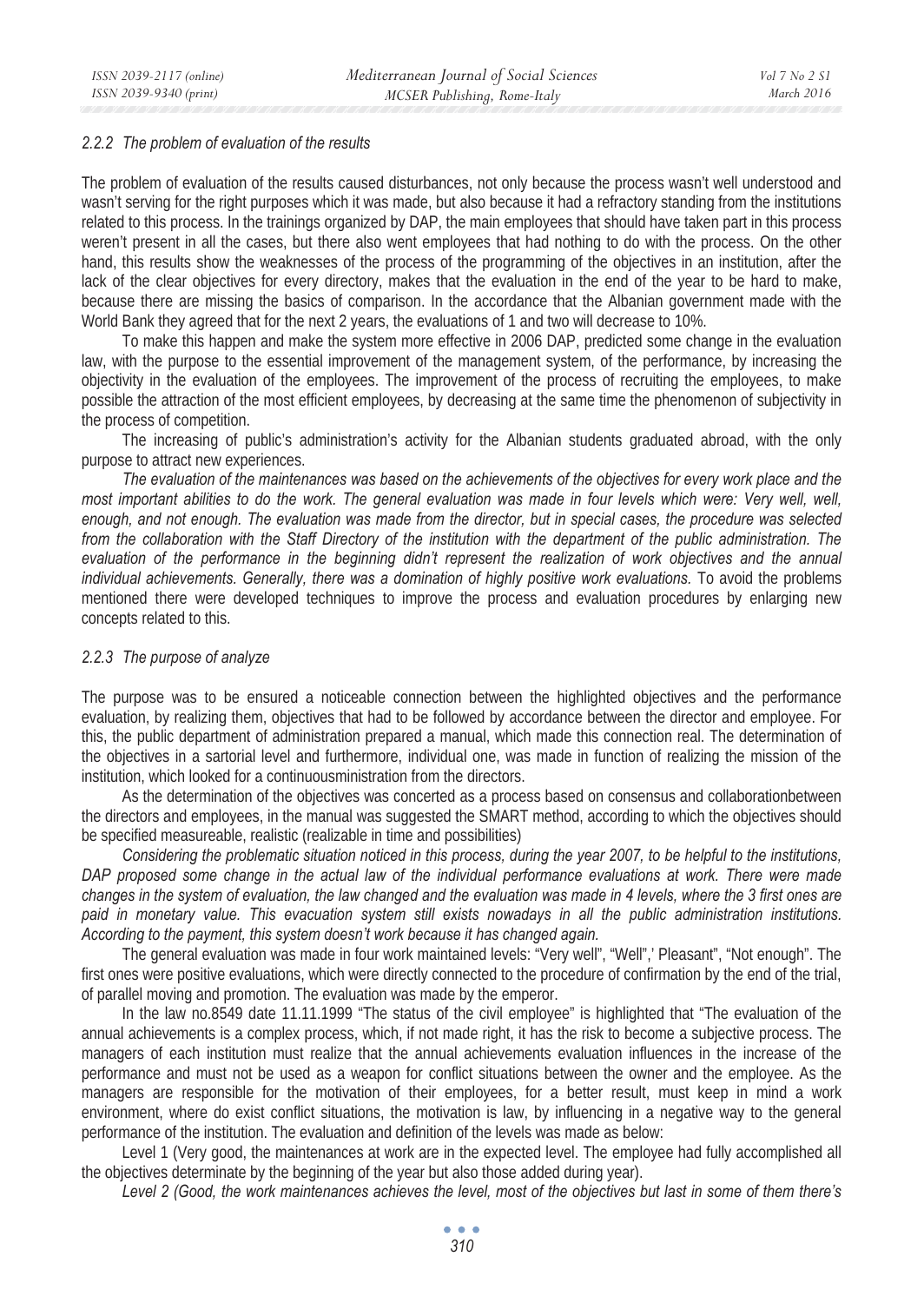#### *an higher expectations).'*

*Level 3, 4 (Not enough, the work results are in the expected level, at least in some of most important fields, and requires more commitment and ability, to have a better result).* 

*According to these levels, even the payment was determined. For the first level 3 monthly salaries, for the 2 level 2 monthly wages, for the third level, monthly wage. This change reflected the improvement of the problems consisting from the past practice, which was connected to good work maintenances of the process and more concrete:* 

A visible role of DAP, not only as an administrator, but as a process assistant, in help of the ministries.

- A better reflection of the positions hierarchy according to the classic structure, by dividing roles and responsibilities' of the directors categories, who may be responsible for the annual evaluation of the process.
- A better highlight of the plan organization of personal development, in case of evaluation by 4.
- As the award payment, based on the levels of evaluations, according to the actual law, didn't work, with the only purpose that the process of evaluation, to have nothing to do with the monetary award, because it would affect in the subjectivity of the process, was proposed to be a better reflection of the levels predicted in the decision of the ministers council. In this decision, is determined that the civil employees to be awarded with a minimum of monthly wage, once a year, and the distribution to be made according to the predicted procedure, based on the legislation of civil service
- *Below there's a graph representing the distribution of the evaluation levels for the period of 2002-2010.*





As seen from the tab, from the year 2002-2009, has a decrease of the evaluations it 1 and 2, but not permanent, because in 2009 we face an increase of evaluations with 3 and 4, where the last one is very sensitive. So there's seen an improvement in the objectivity of evaluation, but still far from the desired one. The problem of evaluation still continues today but not only with individual problems, but with society's one, no matter from some improvements seen in it.

This process still today is not understood right, and not serving its purpose. Also, one of its biggest problems it's the fact that institutions still are not conscientious for the connections that must be between the individual evacuation process and the evaluation of the structures of the institution.

In this circumstances appreciating the importance of the process, but also the consequences in the confirmation of the employees, the continuous process of work, the award in the end etc. It was thought that in the strategy of reform of public administration and especially in its connection with vertical career and horizontal one of the employee, and also with the evaluation of the compounding structures of the institutions.

This strategy together with the annual plan of every organization has been used to delegate special duties for every employee in the organization. From the combination of this duties with individual characteristics of the employees, have been determined a maximum of objectives of work, for the year, to assign a special duty for a prepared a frame of time with a defined scale of efficiency and effectively.

In the beginning, there was a check -up to see if the objectives must be reviewed, in the middle of the year there is checked how the work is going and by the end of the year there's a final evaluation to determine the scale that these objectives are completed. Based on these clues, the evaluation is done by assigning 4 primary categories.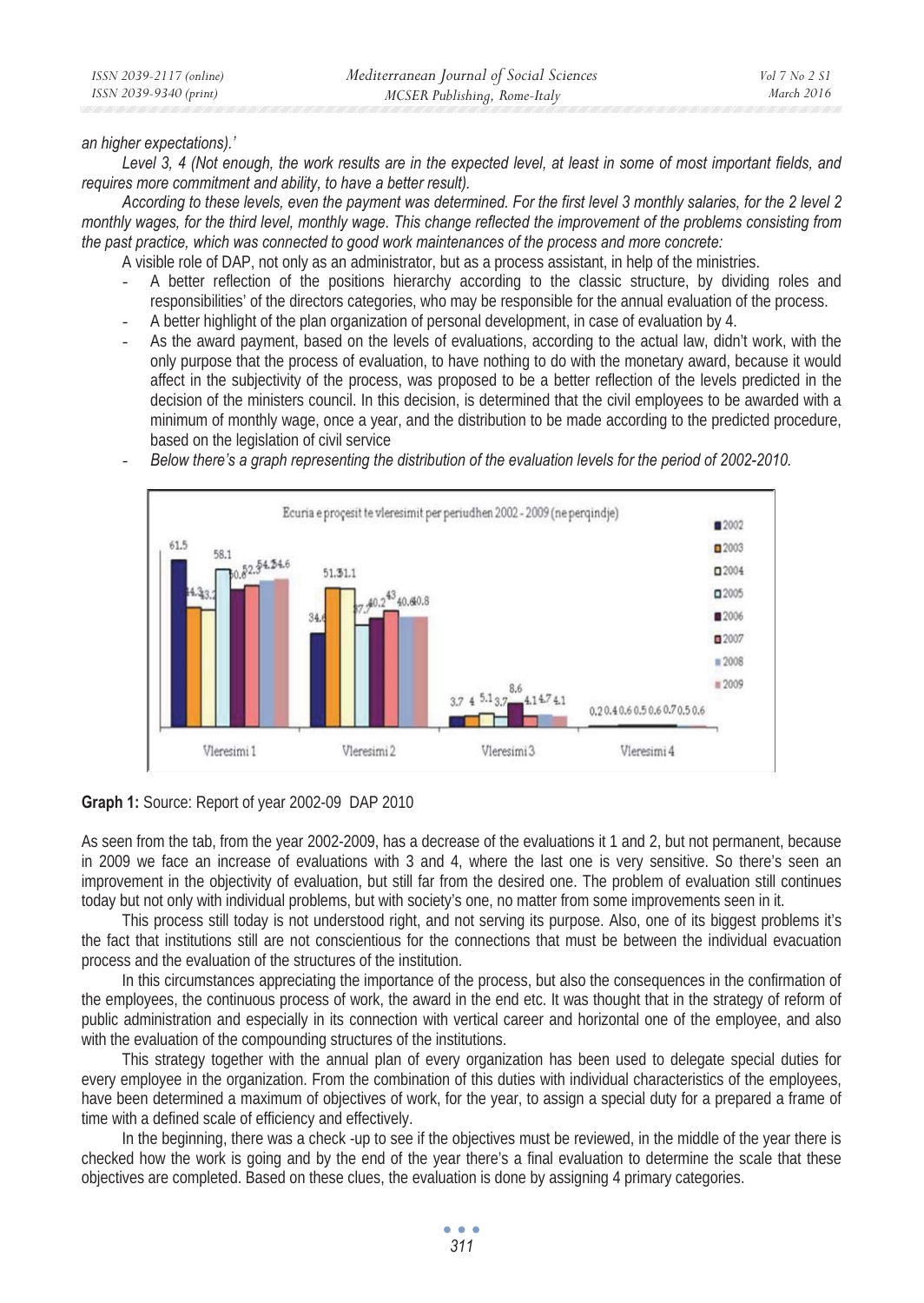- *1. The mass in which the objective is achieved.*
- *2. Knowledge and individual efforts.*
- *3. Expected characteristics of the employee.*
- 4. *The scale in which the employees keep good relationships and work for the good interests of the organization.* In the years 2008- 2010, according to DAP rapports, there was noticed a bigger for making in time the objectives and objective evaluation of the performance, not only from the employees, but also from the evacuated ones. This was a consequence of the change made in the law nr.2 of the ministers council "For the system of annual individual achievements evaluation of the employees" by the end of 2007 and the trainings from ITAP.

The change of the law aimed to make easier and better understanding of the process. This made a clear division between the role and responsibilities of all the actors involved in this process, but also make noticeable the necessity of a new plan of professional development. According to the analysis of DAP, there resulted that the actual office for improvement of work descriptions had problems that influenced not only in the quality of work descriptions, but also in their evaluation.

- *The department of public administration (2010) notices:*
- *5. The factors known for the determination of work positions were so much and it was hard to be measured and evaluated correctly.*
- *6. There has been a lack of methodology for the points of evaluations, which made the practice implementation not entirely related to the approved one, but to useful to other methods, related to the differences between positions.*
- 7. *The model used for work descriptions is implemented not only in the central institutions of public administration, but also in general ones.*

### **3. Conclusions**

The actual evaluation system in public administration works as a system where the general structure is related to the modern thinking of evaluation and it is based in objectives by adding "principal abilities". An evaluation system is a powerful instrument for the Performance based in management. It gives to the employees a powerful motivation for continuous improvement based on personal and institutional success.

The good national and internationals practice is based on how much these objectives have been achieved and in most cases to the qualities presented during the work.

The general evaluation is made in 4 levels. "Very well'', "Well" ,"Pleasant" and "Not enough". The individual work performance evaluation is made once a year, even though lately has been modified, by placing 6 month evaluation periods. Theatrically, there exists a connection between position, work description, objectives and evaluation. The annual statistics of performance evaluation demonstrate hard deviations in favor of evaluations with 1 and 2. This is assumed to be possible because in evaluation, in the conditions of small administrative units, and the lack of knowledge and abilities to evaluate or determine responsible duties.

Even the connection of this evaluation with an award difference according to the evaluation grade hasn't helped to the enforcement of evaluation objectivity, while the weak connections of the working results with career chances ruins the realization of an objective and damage the serious evaluation.

 The number of employees included as evaluators of their employees is increasing and this gives them a bigger chance for horizontal incoherence in evaluation. On the other side the capacities and the knowledge for the evaluation methods are so weak and the trainings in this field have been very limited. The situation is more difficult as a result of other factors outside the evaluation like:

a) Common changes b) deep structural changes c) work description and d)staff political changes, etc. The evaluation process still today can be considered as a subjective process, which depends on the relationships between the employee and the owner. The evaluation is connected with career and the service of the employee. These are the things that make it so important and related to the principal rights of the employee from the work relationship. But even during the development of this evaluation model, not honest ones, there is still a chance of taking not real evaluations. This affect has negative impact.

### **4. Recomandations**

The instructions for the employee's award according to a statistical norm did not result successful, especially a cultural

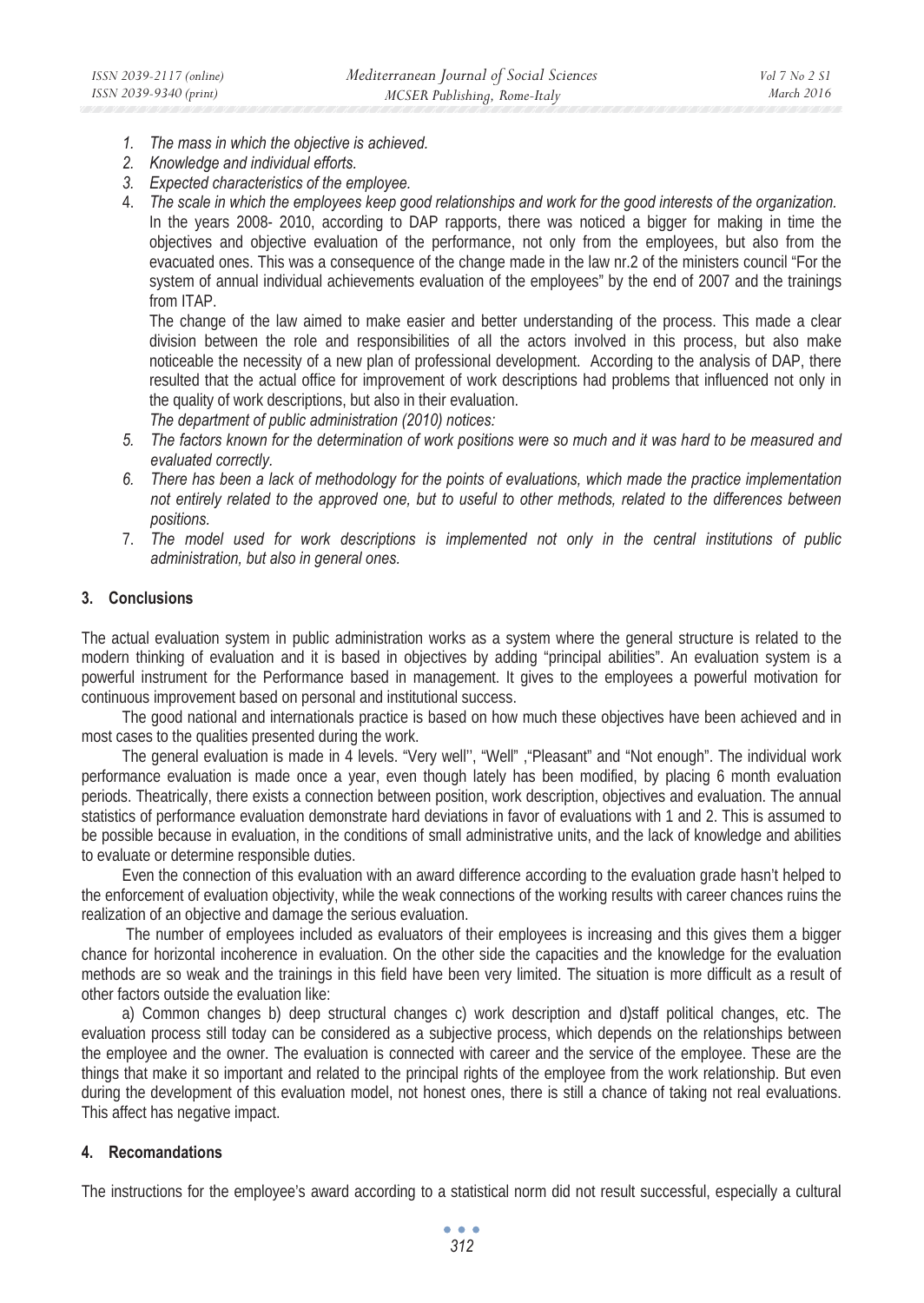context characterized as a "collective". For this, DAP must use efficient methods in the commitment of the directors to give more objective evaluations.

- 1. The evaluations cannot be made based on some formulas, which do not express as they should the differences in characteristics and the special abilities of the employees. For this, the evaluation must be according to work descriptions and different characteristics of administrative hierarchy and maybe from different sources, like colleagues etc.
- 2. The directors must be supportive, responsible and right to the road of actually realizing the system of evaluation. They must be trained and obeyed on the acquisition of positive sides and honestly realizing the system of evaluation.
- 3. The development mechanisms and the socialization with the administrative norms must be efficient and their efficiency should be evaluated and improved through feedback. The public administration department has a principal role through training.
- 4. The polarizations of public administration must be limited in the highest instances of politics, in order that no politics could affect the levels of administration. With the new law-draft of the employee, the government has shown that politics will change the volatile situation and the temporary feeling of the employee. However, the government should also support the evaluation system of performance. In this way it can increase the efficiency of public services by thinking beyond political symbolization that the system of evaluation carries as a national instrument.

#### **References**

DeNisi S. A; and Pritchard R. D (2006) *Management and Organization Review* 2(2), fq.1740-8776.

Armstrong (2000) CPMR Discussion Paper: A Review of the Civil Service Grading and Pay System.

- Behn, Robert D. (2003) "Why Measure Performance? Different Purposes Require Different Measures" *Public Administration Review* 63 (5): 586-606.
- Cheryle B. (1995) "Performance-Based Government Models: Building a Track Record." *Public Budgeting and Finance* 15 (4): 3-17.
- Fredericson, H. George and Kevin B. Smith (2002), the public administration theory primer**.** Published by Westview Press, USA.
- Fredericson, H. George (2010), Social equity and public administration**:** Origins, Developments and Applications. M.E. Sharpe Inc.,

KoxhajAndri University of Tirana, Public Administration Text

- Rondinelli, Dennis A. And G. Shabbir Cheema (2003), Reinventing government for thirteenth-first century: State Capacity in A Globalizing Society. Published by Kumarian Press, Inc., Blue Hills Avenue, Bloomfield, USA.
- Turner, Mark M. and David Hulme (1997), Governance, administration and development: Making The State Work. Published by Kumarian , Press Inc., USA.
- By T. R. (2005) Organizational Change Management: A Critical Review.*Journal of Change Management*.5(4) fq. 369–380.
- Caiden, Naomi. (1998) "Public Service Professionalism for Performance Measurement Evaluation."*Public Budgeting & Finance* 18(2): 35-52.
- Connell R., Fawcett B., Meagher G. (2009) Neoliberals, New Public Management and the human service professions: Introduction to the Special Issue. *Journal of Sociology.* December (45), off. 331-338. doi:10.1177/1440783309346472
- Elbasani A. (2009) EU Administrative Conditionality and Domestic Downloading. The Limits of Europeanization in Challenging Contexts. Nr. 2. Working Paper KFG.
- Emery, Y., Giauque, D. (2001) "New Public Management Service Contracts and Financial Incentive Schemes: Practice and Problems Encountered in Switzerland." *International Review of Administrative Science*, 67(1), fq. 171-94
- Epstein, Jeff and Raymond Olsen. (1996) "Lessons Learned from State and Local Governments." *The Public Manager* 25 (Fall): 41-44.
- Erdogan, B. (2002). Antecedents and consequences of justice perceptions in performance appraisals.*Human Resource Management Review*12. fq.555-578.
- Grifel, Stuart S. (1994) "Organizational Culture: Its Importance in Performance Measurement." *Public Management* 76(9): S-19.
- Grizzle, G. A. and Pettijohn, C. D. (2002), Implementing Performance-Based Program Budgeting: A System-Dynamics Perspective. *Public Administration Review,* 62: 51–62. Doi: 10.1111/1540-6210.00154
- Guzzo R. A., (1979) "Types of Rewards, Cognitions, and. Work Motivation," *Academy of Management Review*, 4; 75-86.

*Henry Mintzberg.* Management Science, Vol. 18, No. 2, Application Series. (Oct., *1971*), pp. B97-B110.

- Hodgson G. M. (2006) What Are Institutions? *Journal of Economic Issues*.XI (1). Fq. 1-25
- Jordan Meagan M. and Merl M. Hackbart. (1999) "Performance Budgeting and Performance Funding in the States: A Status Assessment." *Public Budgeting &Finance*. 1(19). Fq. 66-88
- Julnes, P. d. L. and Holzer, M. (2001), Promoting the Utilization of Performance Measures in Public Organizations: An Empirical Study of Factors Affecting Adoption and Implementation. *Public Administration Review*, 61, fq. 693–708.
- Kravchuk Robert S. and Ronald W. Schack.(1996) "Designing Effective Performance Measurement Systems Under the Government Performance and Results Act of 1993." *Public Administration Reviee*56 (4), fq. 348-358.
- Lansbury, R. (1988) "Performance Management: A Process Approach," *Human Resource Management*. fq.46-55.